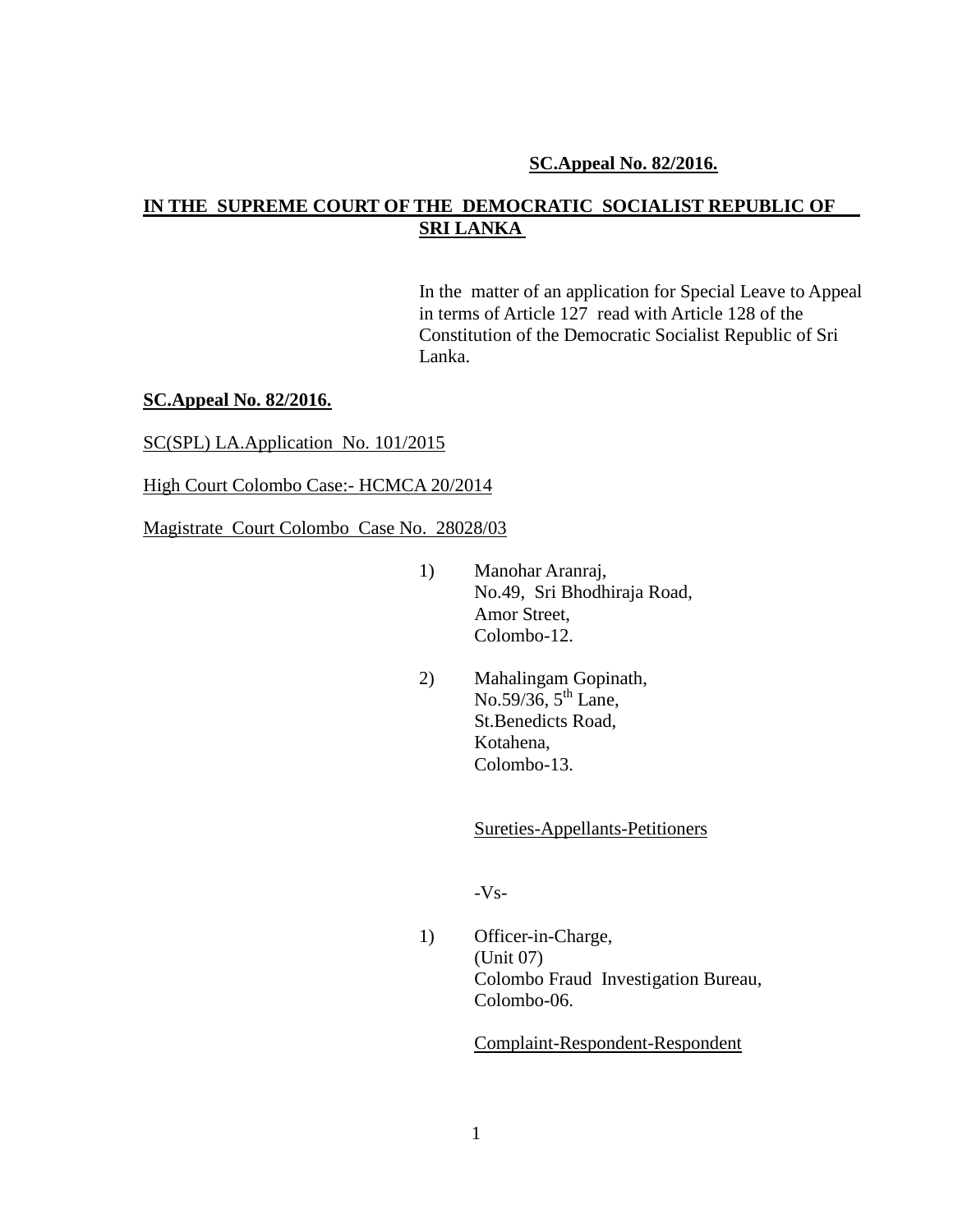1. Hon. Attorney-General Attorney-General's Department, Colombo-12.

## Respondent-Respondent

 3) Pushparaja Gokulam, 1<sup>st</sup> Floor, Super market, Kotahena.

Accused-Respondent-Respondent

| <b>Before:</b>             | Sisira J.de Abrew, J                                                                                                        |
|----------------------------|-----------------------------------------------------------------------------------------------------------------------------|
|                            | Nalin Perera, $J \&$                                                                                                        |
|                            | Vijith K.Malalgoda, PC, J                                                                                                   |
| Counsel:                   | Amila Palliyage with Ms. Sandeepani Wijesooriya and Nihara<br>Randeniya for the Sureties-Appellants-Petitioners-Appellants. |
|                            | Sanjeewa Dissanayake SSC for the Respondents.                                                                               |
| Argued $\&$<br>Decided on: | 21.09.2017                                                                                                                  |

# **Sisira J.de Abrew, J**

Heard both counsel in support of their respective cases. The appellants in this case signed a bail bond for Rs. 02 millions ( each appellant signed a bond for Rs. One million ) to produce the accused on each and every day that the case is called. The accused did not appear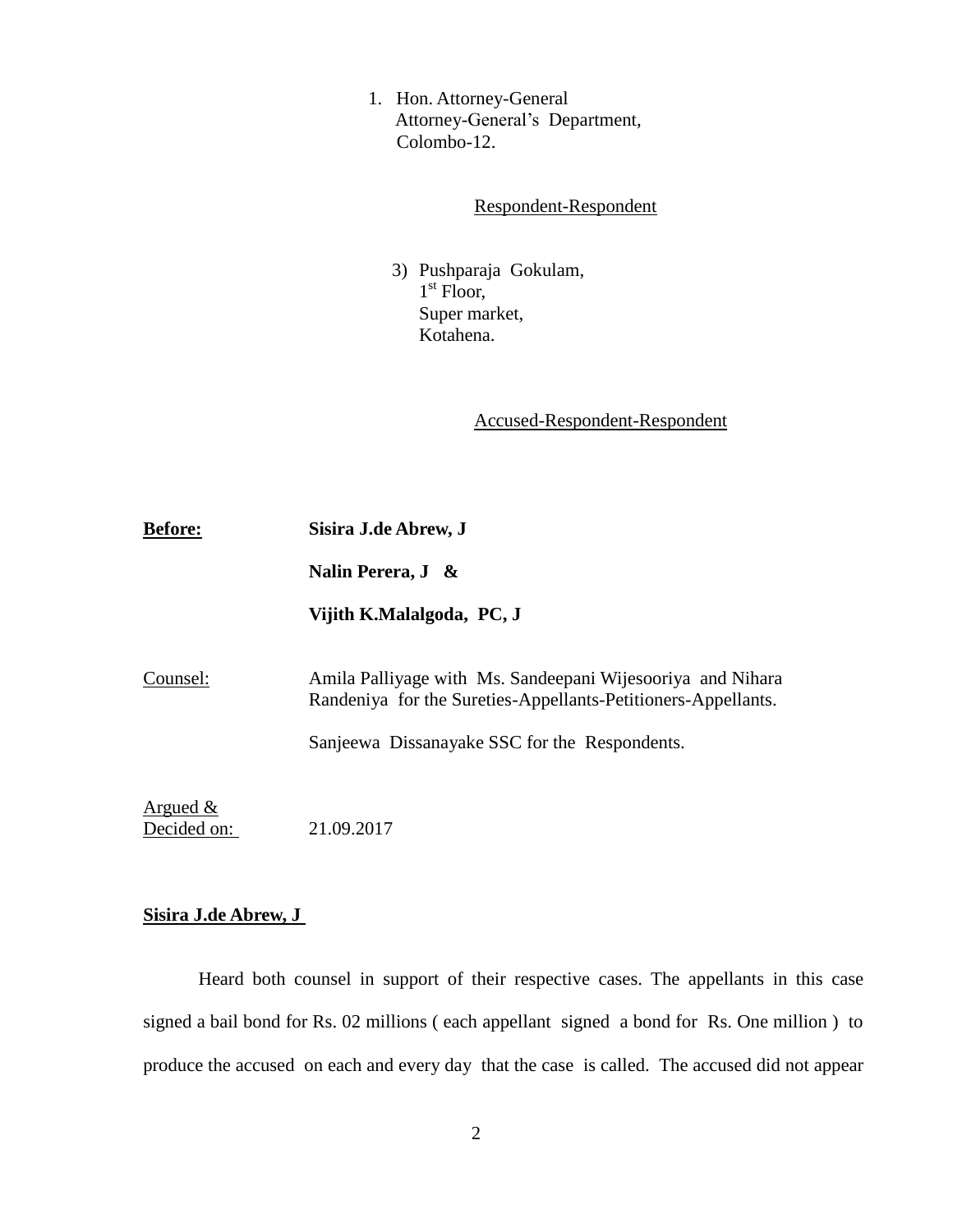in Court and the learned Magistrate issued warrants on the accused and the sureties and after inquiry the learned Magistrate made an order dated 28.11.2013 to forfeit the money stated in the bail bond. Since they failed to pay the said amount, the Magistrate made an order to recover the said amount, as a fine. In default of the fine he sentenced the sureties to 06 months Simple Imprisonment.

Being aggrieved by the said order of the learned Magistrate dated 28.11.2013, the appellants appealed to the High Court and the learned High Court Judge by order dated 15.05.2015 dismissed the appeal.

Being aggrieved by the said order of the High Court Judge, the appellants have appealed to this Court. When a surety is produced before a Magistrate for failure to produce the suspect or the Accused he must act under section 422(2) of the Criminal Procedure Code which reads as follows:- " If sufficient cause is not shown, and the penalty is not paid, the *Court may proceed to recover the same by issuing a warrant for the attachment and sale of the moveable or immovable property belonging to such person"* . The most important question that must be decided in this case is whether the learned Magistrate has acted under section 422(2) of the Criminal Procedure Code. Both parties admit that the learned Magistrate has failed to act under section 422(2) of the Criminal Procedure Code (CPC).

The Magistrate is empowered to act under section 422(4) of the CPC, only after he complied with section 422(2)of the CPC. Section 422(4) reads as follows:- " *If such penalty be not paid and cannot be recovered by such attachment and sale, the person so bound shall be liable by order of the Court which issued the warrant to simple imprisonment for a*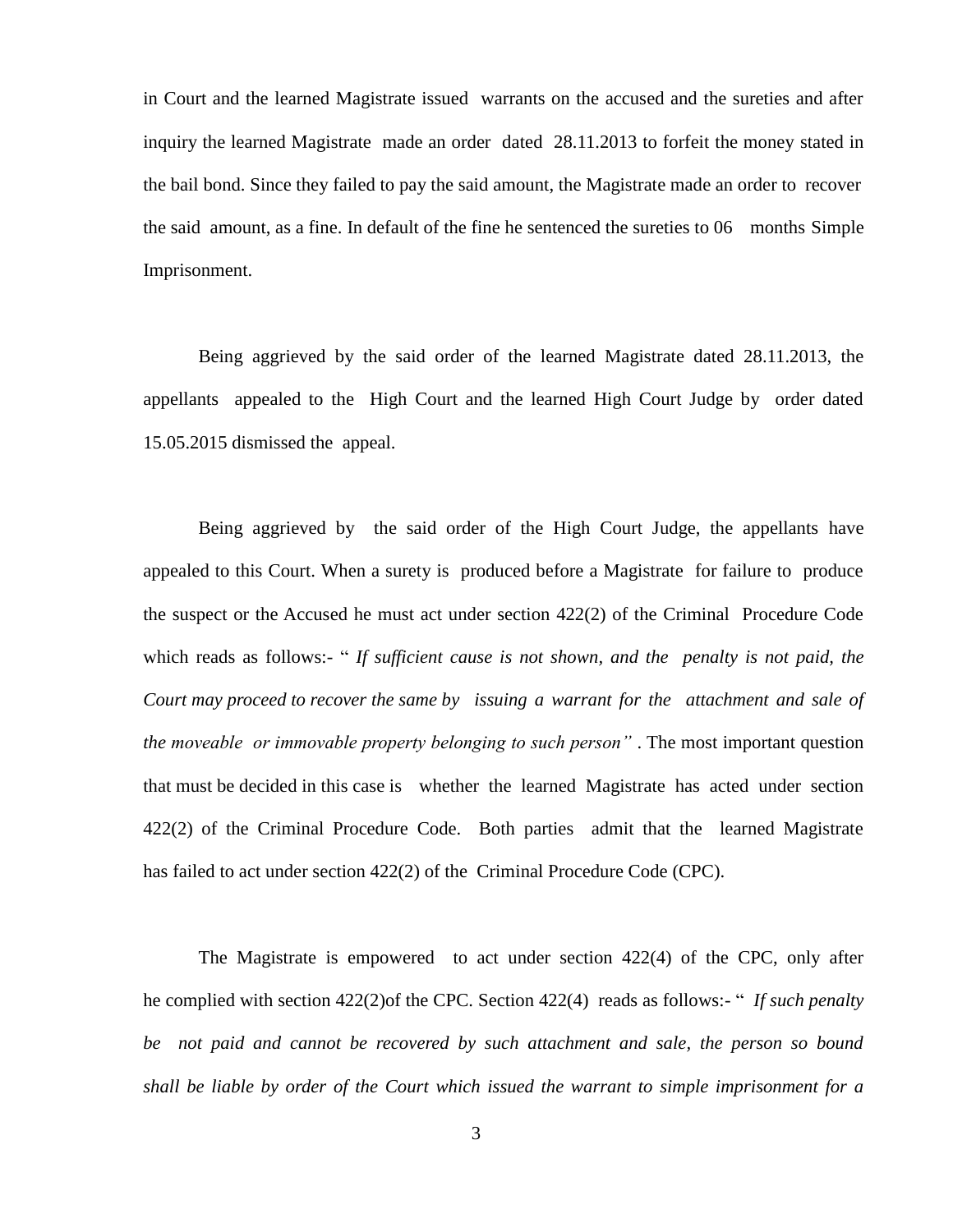*term which may extend to 06 months "*. As I observed earlier the learned Magistrate has failed to comply with section 422(2) of the Criminal Procedure Code. He has failed to give reason for not complying with section 422(2) of the Criminal Procedure Code. In my view if a Court intends to make an order under section 422(4) of the CPC, the said Court should first act under section  $422(1)$ , (2) of the CPC. A Court cannot act under section  $422(4)$  of the CPC without acting under section  $422(1)$ , (2) of the CPC. This view is supported by the Judicial decision in *De Silva Vs S.I. Police- Kandy 63 C.L.W. Page 109* wherein Supreme Court held as follows:- " *The order of forfeiture should be set aside as the learned Magistrate had failed to comply with the provisions of section 411(1) and (4) of the Criminal Procedure Code. He should have recorded the grounds of proof that the bond had been forfeited and it is only if the penalty cannot be recovered by attachment and sale that he could have imposed the sentence on him for imprisonment."* Section 411(4) of the old Criminal Procedure has been reproduced as section 422(4) of the CPC. As I observed earlier, the learned Magistrate had failed to comply with section  $422(1),(2)$  of the Criminal Procedure Code. Therefore he could not have acted under section 422(4) of the CPC. It appears that the learned Magistrate was too quick in sentencing the appellants.

We therefore hold that the order of forfeiting money stated in the bail bond, imposing the fine and sentencing the appellants ( sureties) to six months simple imprisonment is clearly wrong. We therefore set side the order of the learned Magistrate dated 28.11.2013. If the learned Magistrate's order is wrong, the order of the High Court Judge refusing to set aside the said order of the Magistrate is also wrong. The learned High Court Judge has failed to consider the said provisions of the Criminal Procedure Code. We therefore set aside the order of the learned High Court Judge dated 15.05.2015.